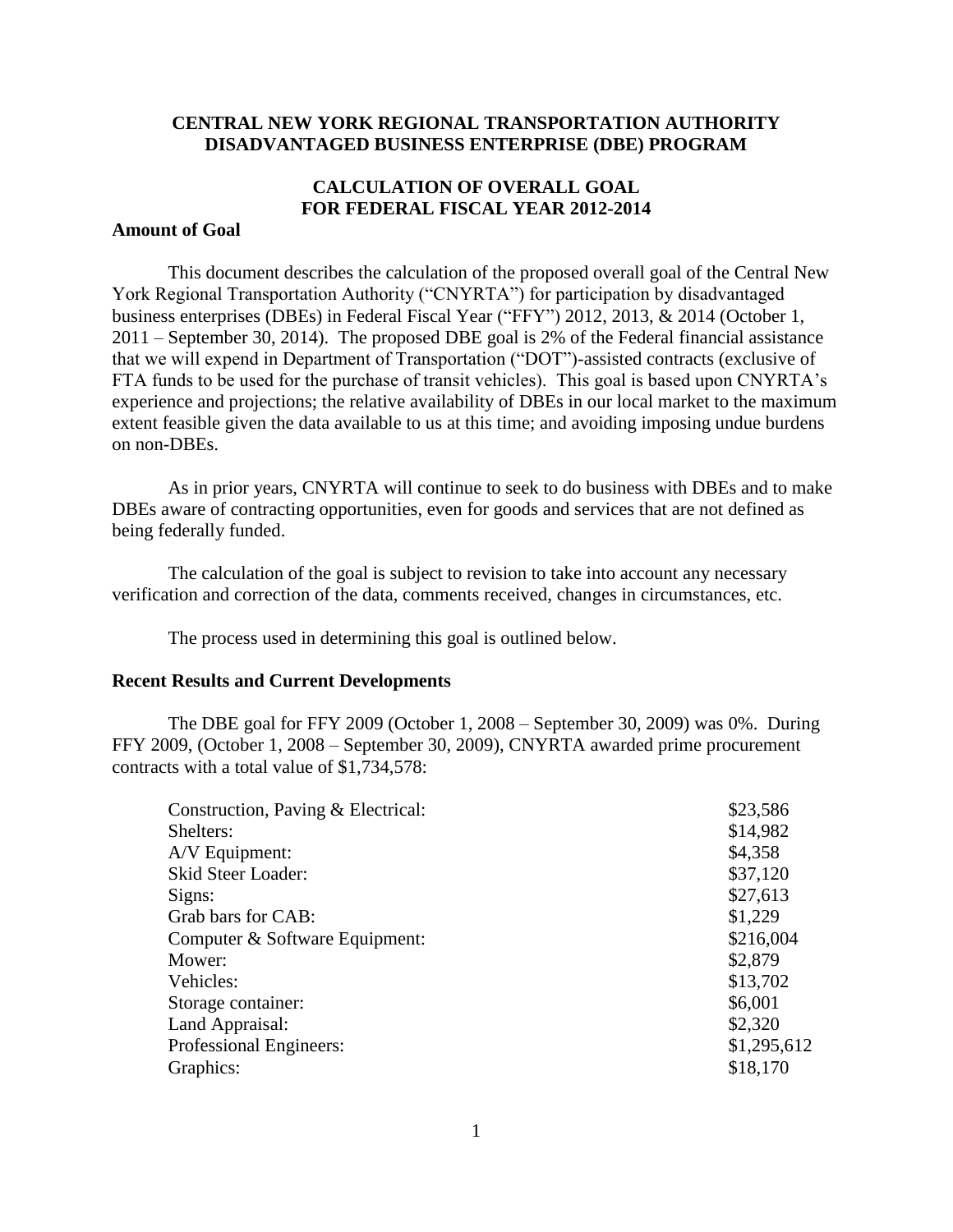| Other Services:              | \$12,480    |
|------------------------------|-------------|
| Octagon Boards:              | \$35,840    |
| Copier:                      | \$6,506     |
| <b>Seat Belt Extensions:</b> | \$10,282    |
| $A/C$ Unit:                  | \$3,040     |
| <b>Bus Inspections:</b>      | \$2,854     |
| Total                        | \$1,734,578 |
|                              |             |

The DBE goal for FFY 2010 & 2011 (October 1, 2009 – September 30, 2011) is 1%. During the FFY 2010 (October 1, 2009 – September 30, 2010) and the first half of FFY 2011 (October 1, 2010 – March 31, 2011) the following prime procurement contracts with a total value of \$1,687,141 were awarded:

| Architectural/Engineering      | \$800,541   |
|--------------------------------|-------------|
| Parking Equipment:             | \$3,677     |
| <b>Bus Shelters:</b>           | \$149,550   |
| Sweeper Scrubber:              | \$45,060    |
| Pilot CAD/AVL:                 | \$215,697   |
| Transfer Hub Artist:           | \$52,000    |
| Graphics/Decals:               | \$7,341     |
| <b>Materials Testing:</b>      | \$9,342     |
| Bus Stop Signs & Posts:        | \$52,794    |
| <b>Computer Equipment</b>      | \$219,371   |
| Machinery & Equipment (Lifts): | \$110,817   |
| Other:                         | \$20,951    |
| Total                          | \$1,687,141 |

For the above projects there was approximately .97% available DBEs in the market based on the NYS BizNet UCP Directory as compared to all businesses in the same market per the 2006 County Business Patterns NAICS. Good faith efforts were made to reach out to DBE contractors in our market however no awards were made to any DBEs. Additionally we do not anticipate actual contract awards to DBEs during the second half of FFY 2011 based on anticipated federally-funded contracting opportunities during that time.

Under the DOT regulations, contracts for the purchase of transit vehicles (e.g., buses) are not included in calculating the DBE goal.

CNYRTA anticipates awarding contracts in FFY 2012-14 related to the following projects:

| <b>Maintenance Facility Rehab:</b>                     | \$380,000 |
|--------------------------------------------------------|-----------|
| <b>Maintenance Locker Room Renovation:</b>             | \$175,000 |
| Carpeting, Painting, Replace Ceiling Tiles - Syracuse: | \$575,000 |
| Extend & Modify Paid Parking/Improve Circulation:      | \$525,000 |
| <b>Bus Shelters:</b>                                   | \$100,000 |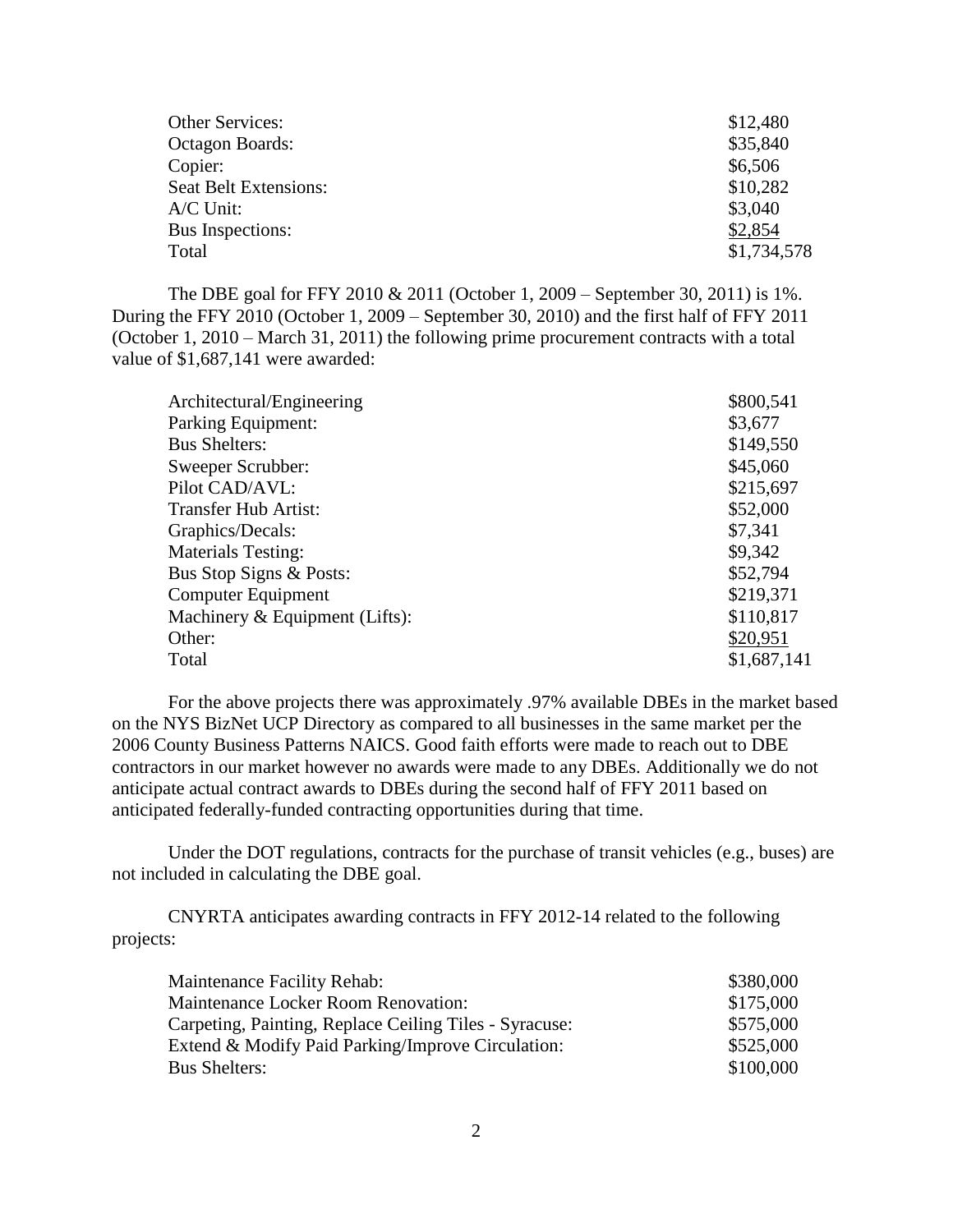| <b>Bus Shelters:</b>                | \$100,000   |
|-------------------------------------|-------------|
| Radio System Replacement:           | \$5,000,000 |
| Bus Tug:                            | \$90,000    |
| Bus Stop Signs & Posts              | \$75,000    |
| Bus Stop Signs & Posts              | \$75,000    |
| Bus Stop Signs & Posts              | \$30,000    |
| Computer Equipment:                 | \$250,000   |
| <b>Operating Software Upgrades:</b> | \$85,000    |
| John Deer Mower:                    | \$60,000    |
| Grounds Utility Vehicle:            | \$45,000    |
| <b>Upgrade Parking System:</b>      | \$300,000   |
| Fare Collection System:             | \$300,000   |
| <b>Supervisory Vehicles:</b>        | \$60,000    |
| <b>Supervisory Vehicles:</b>        | \$60,000    |
| <b>Supervisory Vehicles:</b>        | \$60,000    |
| <b>Supervisory Vehicles:</b>        | \$105,000   |
| <b>Engineering Services:</b>        | \$200,000   |
| Total                               | \$8,650,000 |

The total firms doing business in NYS per the 2008 County Business Patterns for the above projects is 27,945 and the number of available DBEs per the NYS BizNet UCP Directory is 591. The percentage of DBEs in the market for projected 2012-14 projects is 2.11%.

#### **Breakout of Estimated Race-Neutral and Race-Conscious Participation**

CNYRTA will meet the maximum feasible portion of its overall goal by using raceneutral means of facilitating DBE participation. CNYRTA uses race-neutral means to increase DBE participation in accordance with 49 CFR 26.51, including:

(1) Encouraging prime contractors to subcontract work;

(2) Providing technical assistance and other services;

(3) Carrying out communications programs on specific contract opportunities (e.g., ensuring the inclusion of DBEs on recipient mailing lists for bidders);

(4) Making our DBE directory available for distribution to potential prime contractors; and

(5) Holding pre-bid conferences to inform potential bidders about contracting opportunities and CNYRTA's commitment to maximize utilization of DBEs.

Generally when there are more construction projects there are more potential contracting opportunities for DBEs.

Each construction project is advertised in local newspapers, the Minority Commerce Weekly and the New York State Contract Reporter. The advertisement indicates that DBEs are welcome to respond. Businesses which are interested in competing for contracts generally know that projects are advertised in these publications.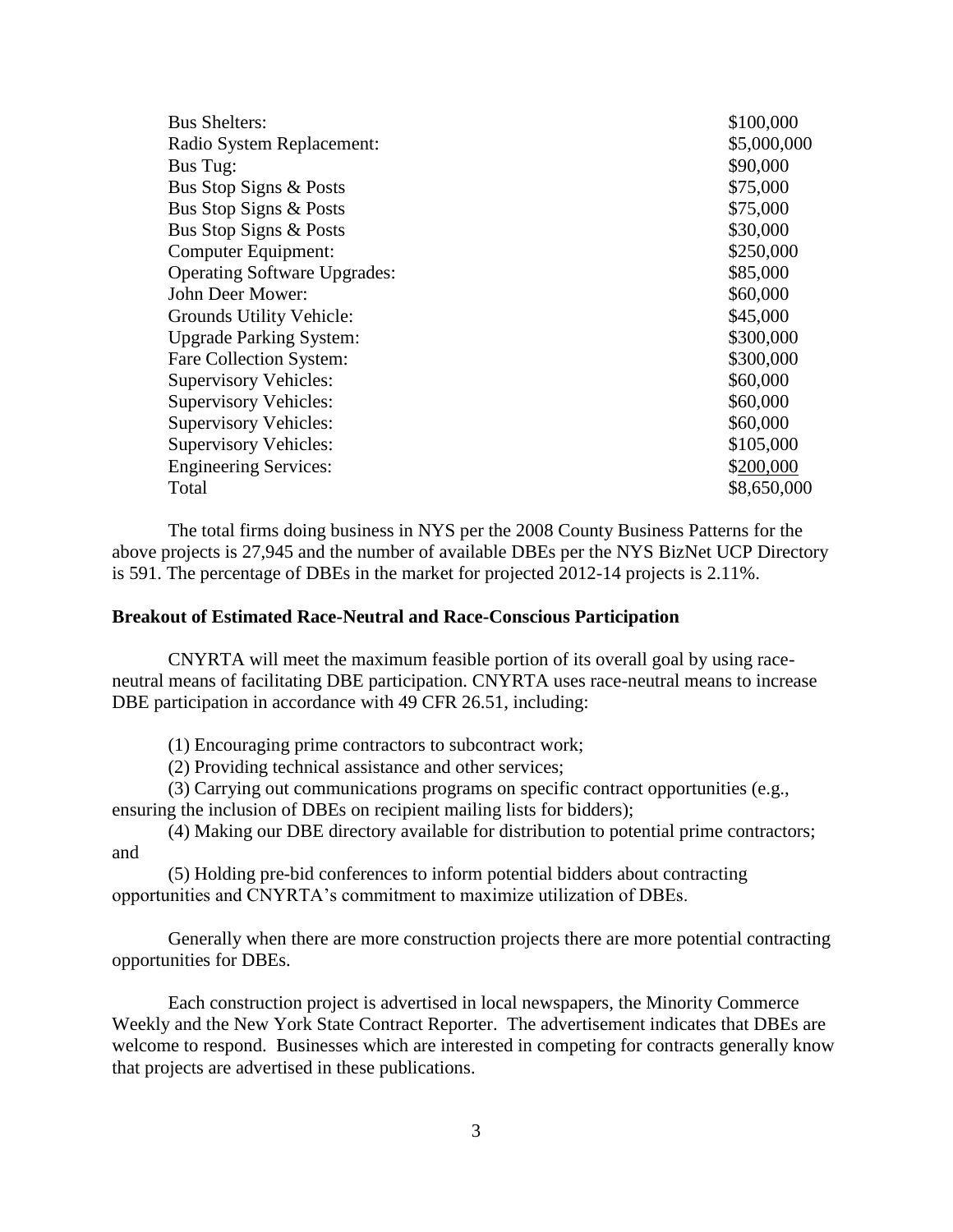We estimate that, in meeting our overall goal, we will obtain 100% of the goal from raceneutral participation and 0% through race-conscious measures. However, this is subject to adjustment after more information is available on major contracting opportunities, the availability of Federal funding, and the degree of success of race-neutral means.

We will adjust the estimated breakout of race-neutral and race-conscious participation as needed to reflect actual DBE participation and we will track and report race-neutral and raceconscious participation separately. For reporting purposes, race-neutral DBE participation includes, but is not necessarily limited to, the following: DBE participation through a prime contract a DBE obtains through customary competitive procurement procedures; DBE participation through a subcontract on a prime contract that does not carry a DBE goal; DBE participation on a prime contract exceeding a contract goal; and DBE participation through a subcontract from a prime contractor that did not consider a firm's DBE status in making the award.

#### **Method Used to Determine Goal**

We use the NYS BizNet UCP Directory and Census Bureau data to calculate the relative availability of DBEs ("base figure") for "Step 1" of the process (see 49 CFR 26.45(c)). The base figure is a percentage figure calculated by dividing a number representing available DBEs by a number representing all available firms. We determine the number of ready, willing and able DBEs in our market from the NYS BizNet UCP Directory. Using the Census Bureau's County Business Pattern (CBP) database, we determine the number of all ready, willing and able businesses available in our market that perform work in the same North American Industry Classification System (NAICS) codes. We divide the number of DBEs by the number of all businesses to derive a base figure for the relative availability of DBEs in our market.

The data sources used to derive the numerator and denominator in the calculation are the number of DBEs in the NYS BizNet UCP Directory and the number of firms in the appropriate NAICS codes found in the Census Bureau's CBP database.

"Step 2" of the process (see 49 CFR 26.45(d)) is intended to adjust the "base figure" percentage from Step 1 so that it reflects as accurately as possible the DBE participation the recipient would expect in the absence of discrimination. In Step 2, we take into consideration the current capacity of DBEs to perform work in our DOT-assisted contracting program, as measured by the volume of work DBEs have performed in recent years. If applicable, we also consider any available disparity study and/or information about barriers to entry or competitiveness of DBEs in our programs.

We are not aware of any applicable disparity studies or other information about barriers to entry or competitiveness of DBEs in our programs.

CNYRTA reserves the right to select a different methodology, as long as it is authorized by 49 CFR 26.45 and properly reported.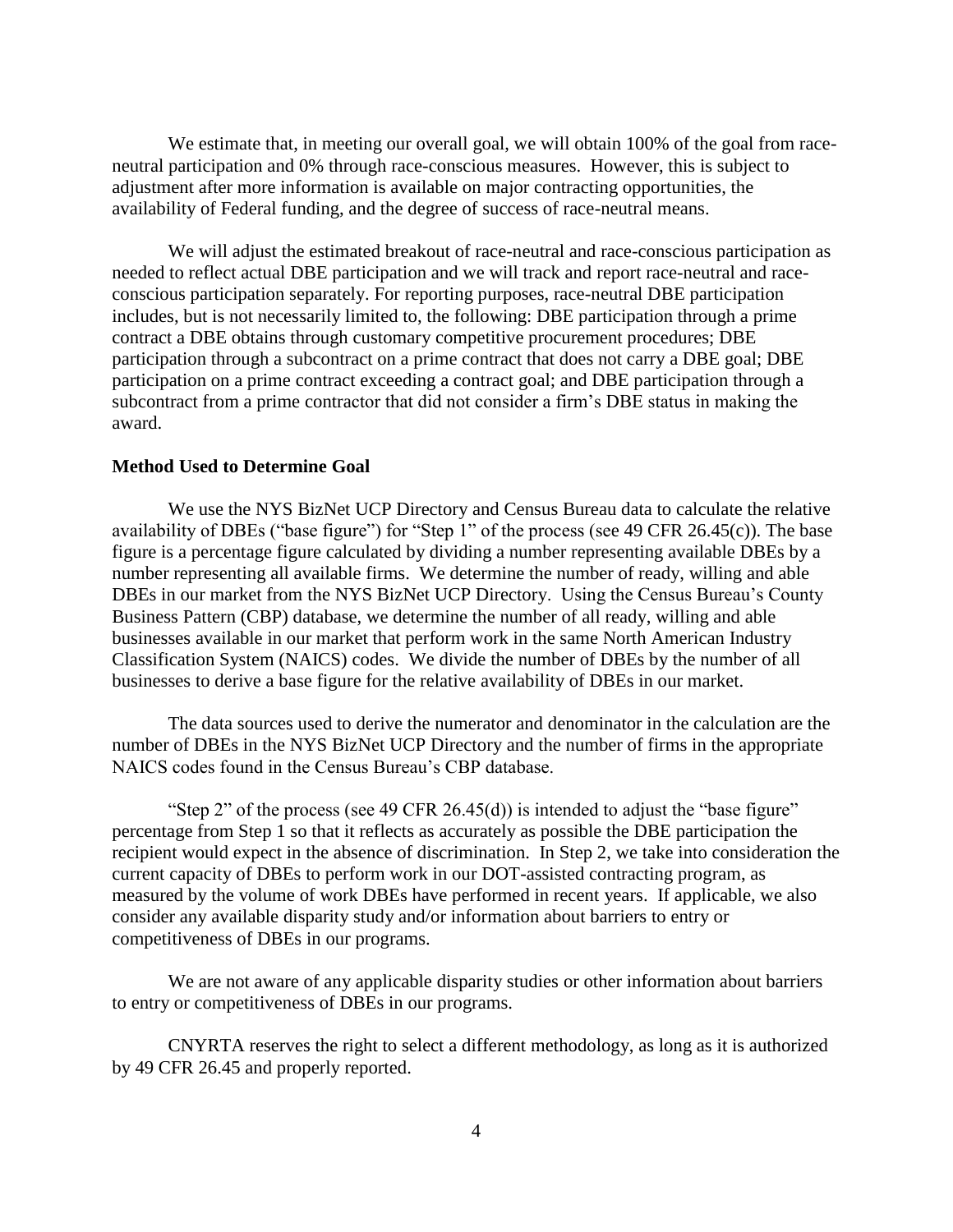#### **Method as Applied to Overall Goal for FFY 2012-14**

#### *Step 1: Base Figure (Available DBEs All Available Firms)*

The number of DBEs in the area that perform work in the applicable NAICS codes, in which CNYRTA awarded most of its federally-funded contracts during FFY 2009 and the first half of FFY 2010-11, based on the NYS BizNet UCP Directory, is 255 and 532 respectively.

The number of available businesses in the area that perform work in these NAICS codes, based on the Census Bureau's County Business Patterns (CBP) database for New York, is 18,113 and 54,671.

The number of DBEs divided by the number of all businesses results in a base figure for the relative availability of DBEs in our market of 1.41% and .97%.

#### *Step 2: Adjustment of Base Figure*

In Step 2, the base figure determined under Step 1 above is adjusted to take into consideration the current capacity of DBEs to perform work in our contracting program, as measured by the actual volume of work that DBEs have performed in recent years. This adjustment is authorized by 49 CFR 26.45.

For FFY 2008, and the first half of FFY 2009, the total value of contracts and procurements with DBEs represented the following percentages of the total value of contracts and procurements with all contractors and vendors. (Bus purchases and leases are excluded, in accordance with the regulations in 49 CFR Part 26.)

| Federal            |                     |                                  |
|--------------------|---------------------|----------------------------------|
| <b>Fiscal Year</b> | <b>Dates</b>        | <b>DBE</b> Participation         |
| 2009               | $10/1/08 - 9/30/09$ | $0\%$                            |
| 2010-11            | $10/1/09 - 3/31/11$ | 0% $[2010 \& 11$ - first half of |

year].

The recent past participation for the last  $2\frac{1}{2}$  years is determined by calculating a weighted average of the figures for FFY 2009, FFY 2010 and the first half of FFY 2011.

Based on the above data, the Step 1 base figure may be adjusted as follows. This follows the methodology described in U.S. Department of Transportation, Office of Small and Disadvantaged Business Utilization, "Tips for Goal-Setting in the Disadvantaged Business Enterprise (DBE) Program" (revised 2002).

|  | Step 1 base figure | $1.19\%$ $(1.41+.97)$ |  |  |
|--|--------------------|-----------------------|--|--|
|--|--------------------|-----------------------|--|--|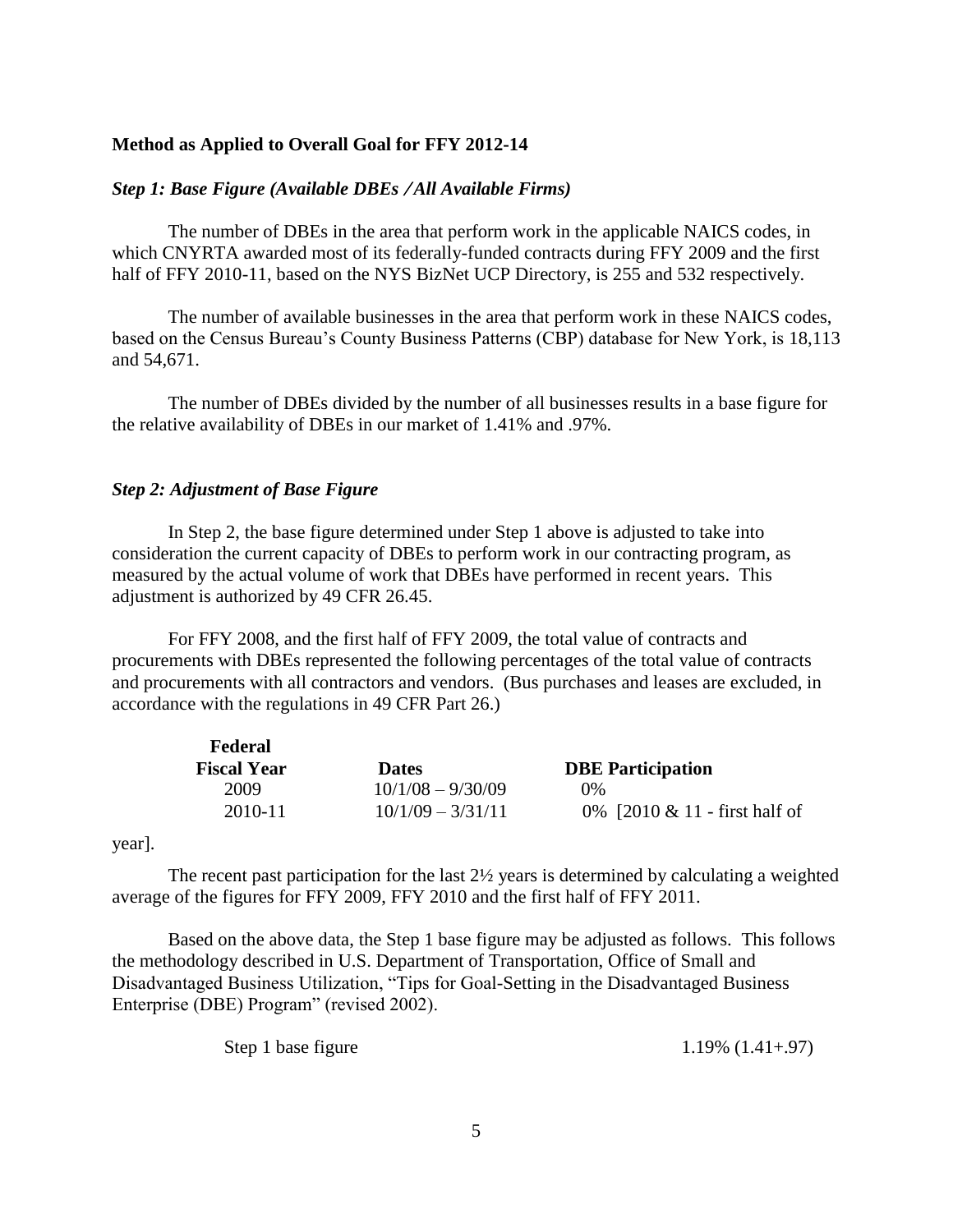Recent past participation 0%

Average of Step 1 base figure and past participation:

 $1.19\% + 0\% = 1.19\%$ 

 $1.19\% / 2 = 60\%$ 

Based on the above calculation and the projected contracting opportunities during FFY 2012-14 of 2.11%, we are setting an overall goal of 2%.

We believe that this goal is appropriate, given the capacity of DBEs to perform work in our DOT-assisted contracting program and our past record of DBE participation. It is not set so high as to impose undue burdens on non-DBEs. (This is consistent with the determination of the U.S. Supreme Court that a DBE program must be narrowly tailored to further a compelling government interest. Adarand Constructors, Inc. v. Pena, 515 U.S. 200 [1995].)

This goal is not a quota, but a target to encourage efforts to foster participation of DBEs in contracting opportunities.

#### **Appendix**

## **All Firms in Market, by North American Industry Classification System (NAICS) Code (Source: Census Bureau, 2005 County Business Patterns** - **most recent data that was available)**

FFY 2012, 2013, 2014 Projects

| <b>PROJECT</b>                                | <b>NAICS</b> Description                         | <b>NAICS</b><br>Code | Amount    | # All<br><b>Firms</b> | # of<br><b>DBE</b> | $%$ DBE<br>to Total | <b>DBE</b><br>Share of<br>Project |
|-----------------------------------------------|--------------------------------------------------|----------------------|-----------|-----------------------|--------------------|---------------------|-----------------------------------|
| Maintenance Facility Rehab                    | Commercial and<br><b>Institutional Building</b>  |                      |           |                       |                    |                     |                                   |
| (2012)                                        | Construction                                     | 236220               | \$380,000 | 2,463                 | 83                 | 3.37%               | \$12,806                          |
|                                               |                                                  |                      |           |                       |                    |                     |                                   |
| Renovate Maintenance                          | Commercial and<br><b>Institutional Building</b>  |                      |           |                       |                    |                     |                                   |
| Locker Rooms (2013)                           | Construction                                     | 236220               | \$175,000 | 2.463                 | 83                 | 3.37%               | \$5,897                           |
|                                               |                                                  |                      |           |                       |                    |                     |                                   |
| Extend and Modify Paid<br>Parking and Improve |                                                  |                      |           |                       |                    |                     |                                   |
| Circulation (Paving/Curbing)<br>2013)         | All Other Speciality<br><b>Trade Contractors</b> | 236220               | \$525,000 | 2,463                 | 83                 | 3.37%               | \$17,692                          |
|                                               |                                                  |                      |           |                       |                    |                     |                                   |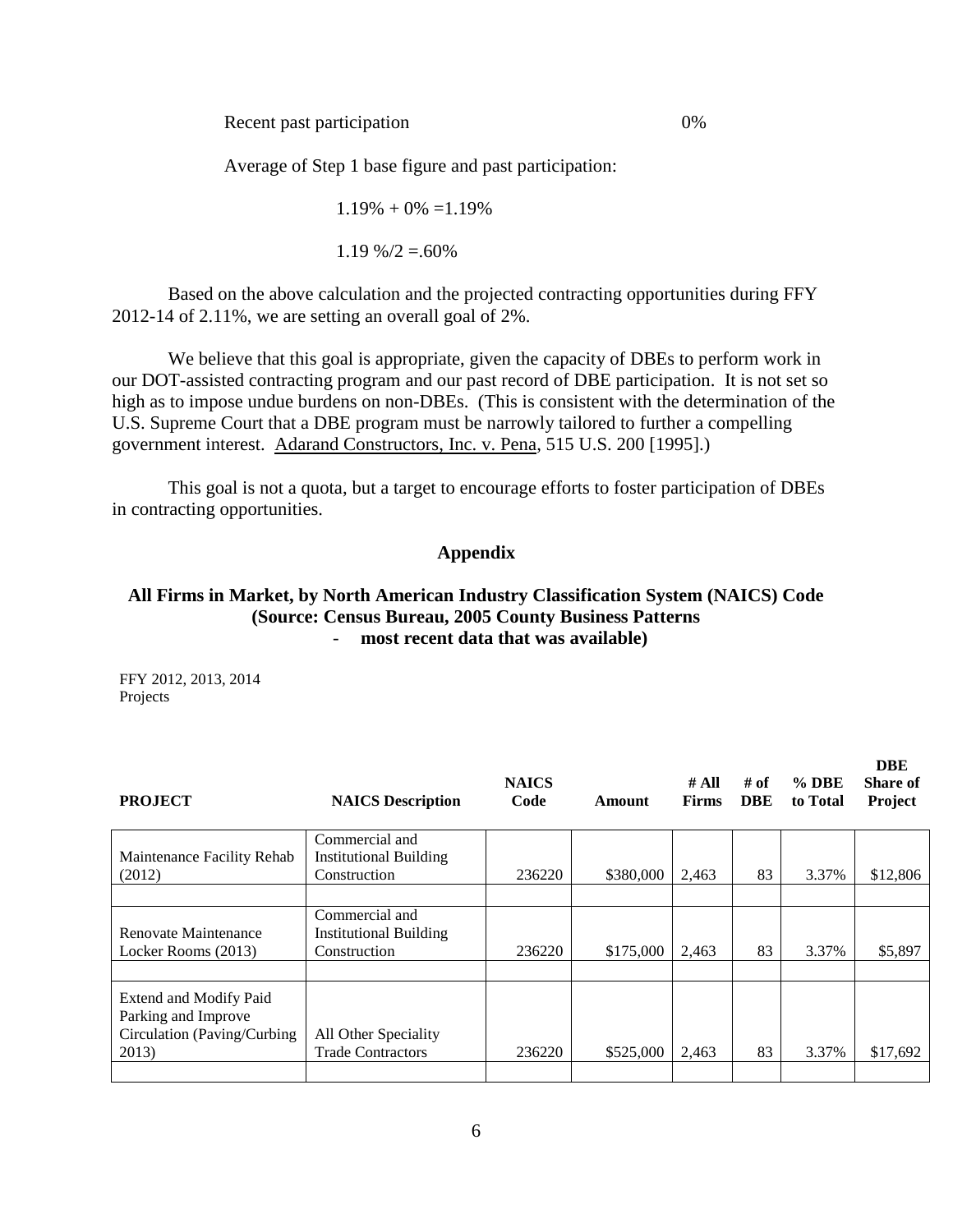| Carpeting, painting, and<br>Replacement of Ceiling<br>Tiles Syracuse Office<br>(2013) | Drywall and Insulation<br>Contractors                                        | 238310 | \$191,667   | 1,085 | 23               | 2.12%    | \$4,063   |
|---------------------------------------------------------------------------------------|------------------------------------------------------------------------------|--------|-------------|-------|------------------|----------|-----------|
|                                                                                       | Painting and Wall<br><b>Covering Contractors</b>                             | 238320 | \$191,667   | 2,561 | 42               | 1.64%    | \$3,143   |
|                                                                                       | <b>Flooring Contractors</b>                                                  | 238330 | \$191,666   | 1,027 | 11               | 1.07%    | \$2,053   |
| Bus Shelters (2012)                                                                   | Ornamental and<br><b>Architectural Metal Work</b><br>Manufacturing           | 332323 | \$100,000   | 181   | 10               | 5.52%    | \$5,525   |
| Bus Shelters (2014)                                                                   | Ornamental and<br>Architectural Metal Work<br>Manufacturing                  | 332323 | \$100,000   | 181   | 10               | 5.52%    | \$5,525   |
| Radio System Replacement<br>(2014)                                                    | <b>Broadcast and Wireless</b><br>Communications<br>Equipment                 | 334220 | \$5,000,000 | 39    | $\mathbf{1}$     | 2.56%    | \$128,205 |
| <b>Bus Tug (2012)</b>                                                                 | <b>Heavy Duty Truck</b><br>Manufacturing                                     | 336120 | \$90,000    | 3     | $\boldsymbol{0}$ | 0.00%    | \$0       |
| Bus Stop Signs & Poles<br>(2012)                                                      | <b>Sign Manufacturing</b>                                                    | 339950 | \$75,000    | 402   | 13               | 3.23%    | \$2,425   |
| Bus Stop Signs & Poles<br>(2013)                                                      | Sign Manufacturing                                                           | 339950 | \$75,000    | 402   | 13               | 3.23%    | \$2,425   |
| Bus Stop Signs & Poles<br>(2014)                                                      | Sign Manufacturing                                                           | 339950 | \$30,000    | 402   | 13               | 3.23%    | \$970     |
| <b>Operating Software</b><br>Upgrades (2014)                                          | Computer and Software<br><b>Stores</b>                                       | 423430 | \$85,000    | 621   | 10               | 1.61%    | \$1,369   |
| <b>Computer Equipment</b><br>(2014)                                                   | Computer and Software<br><b>Stores</b>                                       | 423430 | \$250,000   | 621   | 10               | 1.61%    | \$4,026   |
| Replace John Deere Mower<br>(2013)                                                    | Farm and Garden<br>Machinery and<br><b>Equipment Merchant</b><br>Wholesalers | 423820 | \$60,000    | 205   | $\boldsymbol{0}$ | $0.00\%$ | \$0       |
| Grounds Utility Vehicle<br>(2013)                                                     | Industrial Machinery &<br><b>Equipment Merchant</b><br>Wholesaler            | 423830 | \$45,000    | 1,136 | $8\,$            | 0.70%    | \$317     |